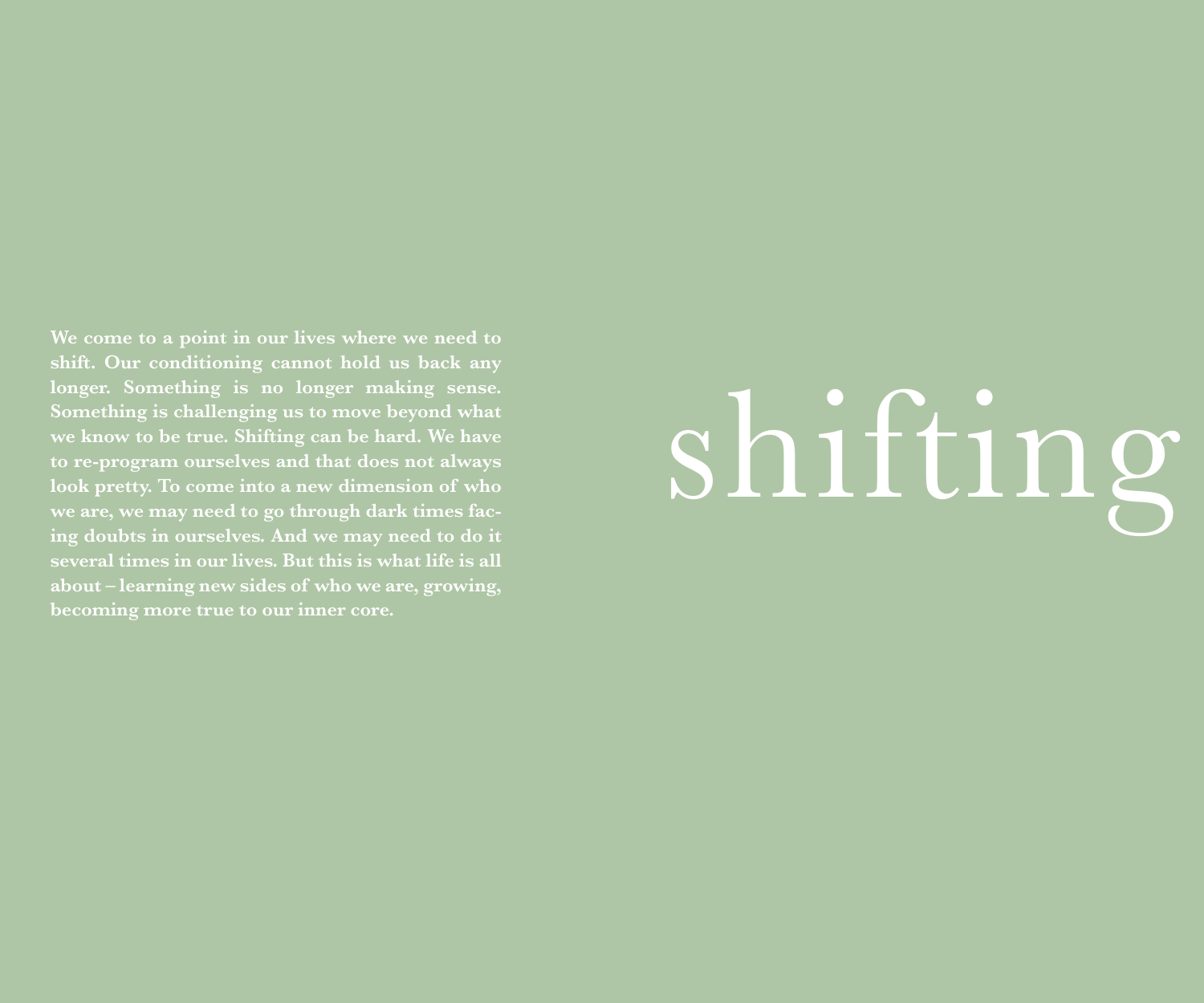

## **The love story**

When I met my soulmate, the person I was to spend the now more than thirty-five years with and plan to stick with for the rest of my life, it was not love at first sight. This may come as a surprise for people who are still stuck in that romantic notion of strangers knowing forever love from the moment their eyes meet. It was far messier and more rebellious because we had to first grow to understand each other.

We had lots of fun partying as we lived in the same student house, but so did the guy who I had a beautiful loving relationship with at the time. I was in a good place being the faithful girlfriend, but one night while partying, he was not around and somebody poked the rebellious tiger in me by describing me as a "boring nice girl doing what was expected of her." Oh no, not me! I never wanted to be that nice girl…and the soulmate (although I didn't know it at the time) happened to be sitting next to me. It was an easy choice. We had fun and he was leaving for Norway shortly after, anyway, so I thought I could get over with it quickly with a one-night stand, put the tiger to rest, and return to normal. What irony.

The nice guy I was in a relationship with did not take it so well when I told him, even though he was a big spokesperson for free relationships, so off he went to Nepal leaving me alone in Copenhagen for several months. In the meantime, I went to Norway to have fun with the soulmate instead.

I did not want to break off that "nice" comfortable relationship with a person being such a great friend, and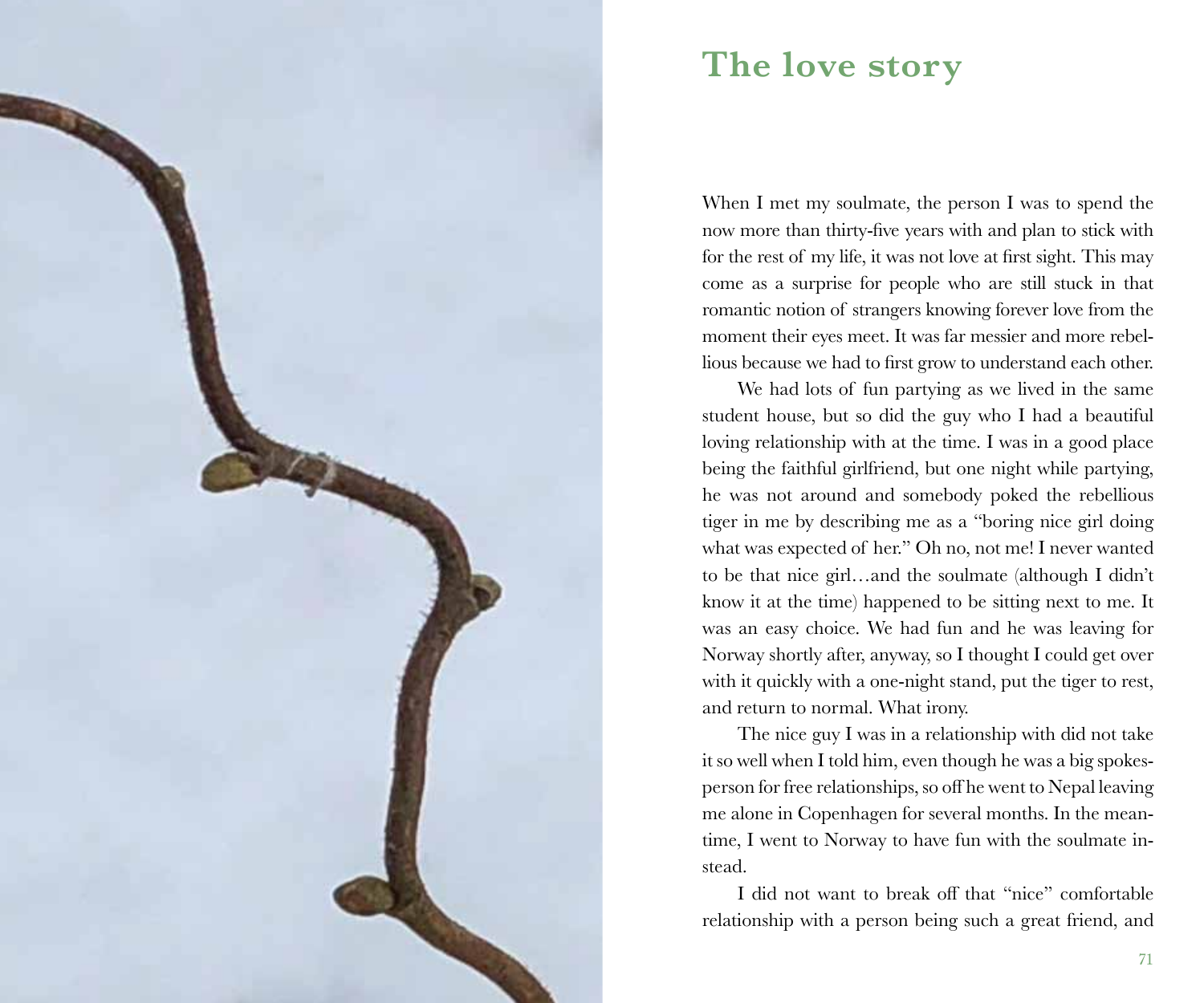## **Paris 1987**

Scouting for your face searching in your eyes looking for recognition something that has not taken shape before daring to hold you tight the burning threads across the room at once new and known The strength of the gazes, all the questions Things we dare not say Understanding and depth which reaches infinity Do you dare to return the corrosive gaze? Want you to see search and find the answer We have been to many places, Along the way, something else has emerged Want you to see the answer in my eyes

Conflicting words has shaped our relationship We have fought so much But what is it other than exercises? Word exercises, testing Only in the eyes is tenderness found in hands they express

Merciless honesty has only brought us closer We exist despite…

It is hard to find the truth without you

Understand that you can trust in my eyes only here you can find the things I dare not say

I even went so far as to buy a house with him and four others when he returned from Nepal. Strange the extent you can go to trying to hide the truth for yourself and then still talk about being honest. So I found myself in the bor ing suburb playing family and feeling miserable. At the same time, it was so easy to drive by and visit that soulmate for some hot sex. Over time, the hiding and guilt was killing me and taught me never to be unfaithful again. I tried to stop it, rip it out of my existence, only to have dreams about him most nights.

Then one night, we went to a big party where we were all there. The moment I stepped into the hall and my eyes caught the soulmate, I knew. This was my person. This was the man I was supposed to spend my life with. At that moment I was suddenly brave. I burned all bridges to be with him. I sent the nice boyfriend home alone hurting in a way he did not deserve. The next day, I went to pick up everything I owned and never looked back. How come it is so difficult to be true to what you feel, so easy to stay in your safe haven, and then suddenly be ready to rip everything apart? I have never understood. And I praise myself for being daring that night.

Maybe I thought it was going to be easy as soon as I had committed to what I truly felt. After one-and-a-half years, I felt I was ready. But he was not. He did not want me then. Before I was ready to be with him, a long journey of growth still lied ahead. I knew deep inside myself that we had to be together, and it was devasting that we were not. But it also opened new rooms in me as I went soul searching. The words in my diary became clearer and truer as I allowed for my own longing to unfold, a longing that connected to something beyond myself, a deep existential scream – filled with vibrating hope, immeasurable